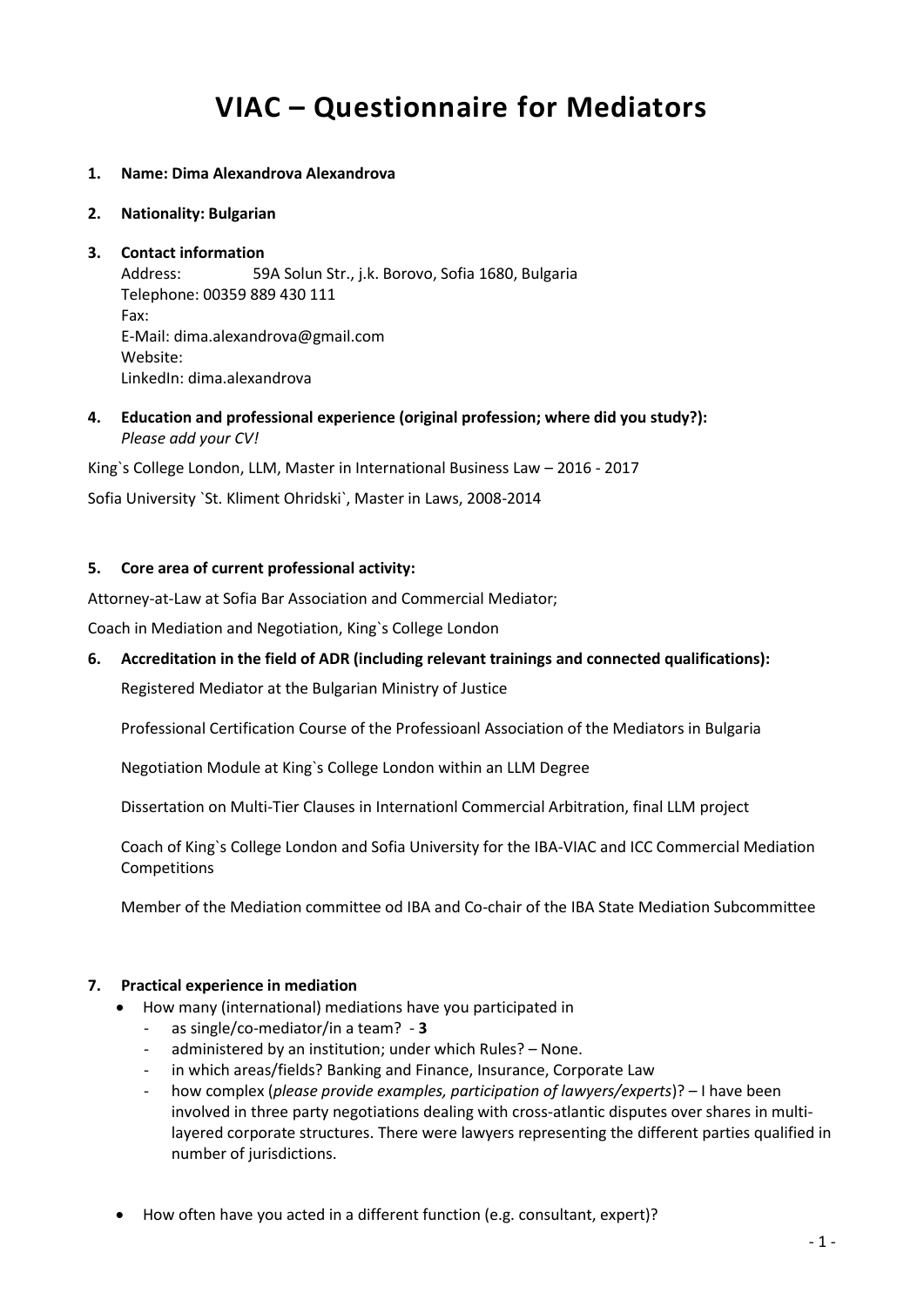What other ADR-experience do you have?

I have participated in arbitration proceedings as a cousel preparing a written defence as well as preparing enforcement procedure of awards.

## **8. Languages (including levels)**

#### Mother tongue: **Bulgarian**

Working languages (i.e. languages in which you have both a spoken and written command so that you may conduct mediation proceedings in this language): **English, French**

Basic knowledge: **German**

#### **9. Style of mediation**

*Where do you see yourself? Please tick box as appropriate or indicate your preferred style.*



*©* Alexander, Nadja (2011) "The Mediation Meta-Model - the realities of mediation practice," *ADR Bulletin*: Vol. 12: No. 6, Article 5. Available at[: http://epublications.bond.edu.au/adr/vol12/iss6/5;](http://epublications.bond.edu.au/adr/vol12/iss6/5) *see also here for a detailed description of the 6 mediation styles.*

- **10. Please describe aspects of your personality which could be interesting to clients you are going to mediate; what would former clients emphasize in your work?**
- **11. Publications and other activities in ADR related matters (e.g. training sessions, seminars, conferences, articles and others):**
- **12. Memberships in mediation institutions / functions in mediation institutions/organizations:**
- **13. Special expertise or specializations (***please list a maximum of three***) in your ADR-practice:**
- **14. Soft Skills (e.g. intercultural competences):**